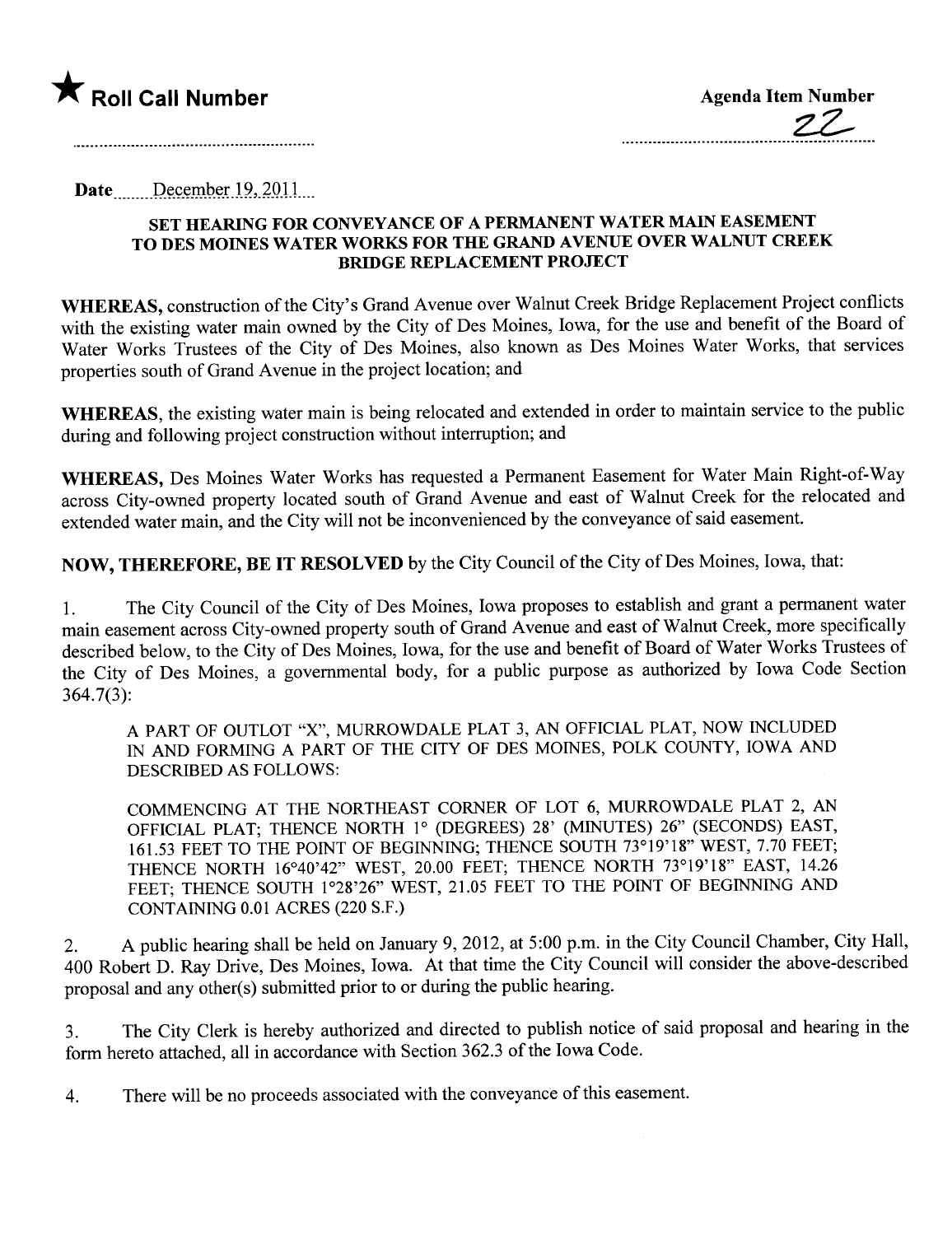

Date. December 19, 2011

Moved by to adopt.

2Z-

..................................

APPROVED AS TO FORM: Frank

Glenna K. Frank Assistant City Attorney

 $2\pi v$ 

| 71 V Y                |             |             |             |                 |                                                                                                                                                                                                                                                                                                                            |
|-----------------------|-------------|-------------|-------------|-----------------|----------------------------------------------------------------------------------------------------------------------------------------------------------------------------------------------------------------------------------------------------------------------------------------------------------------------------|
| <b>COUNCIL ACTION</b> | <b>YEAS</b> | <b>NAYS</b> | <b>PASS</b> | <b>ABSENT</b>   | <b>CERTIFICATE</b>                                                                                                                                                                                                                                                                                                         |
| <b>COWNIE</b>         |             |             |             |                 | I, DIANE RAUH, City Clerk of said City hereby<br>certify that at a meeting of the City Council of<br>said City of Des Moines, held on the above date,<br>among other proceedings the above was adopted.<br>IN WITNESS WHEREOF, I have hereunto set my<br>hand and affixed my seal the day and year first<br>above written. |
| <b>COLEMAN</b>        |             |             |             |                 |                                                                                                                                                                                                                                                                                                                            |
| <b>GRIESS</b>         |             |             |             |                 |                                                                                                                                                                                                                                                                                                                            |
| <b>HENSLEY</b>        |             |             |             |                 |                                                                                                                                                                                                                                                                                                                            |
| <b>MAHAFFEY</b>       |             |             |             |                 |                                                                                                                                                                                                                                                                                                                            |
| <b>MEYER</b>          |             |             |             |                 |                                                                                                                                                                                                                                                                                                                            |
| <b>MOORE</b>          |             |             |             |                 |                                                                                                                                                                                                                                                                                                                            |
| <b>TOTAL</b>          |             |             |             |                 |                                                                                                                                                                                                                                                                                                                            |
| <b>MOTION CARRIED</b> |             |             |             | <b>APPROVED</b> |                                                                                                                                                                                                                                                                                                                            |
| Mayor                 |             |             |             |                 | City Clerk                                                                                                                                                                                                                                                                                                                 |